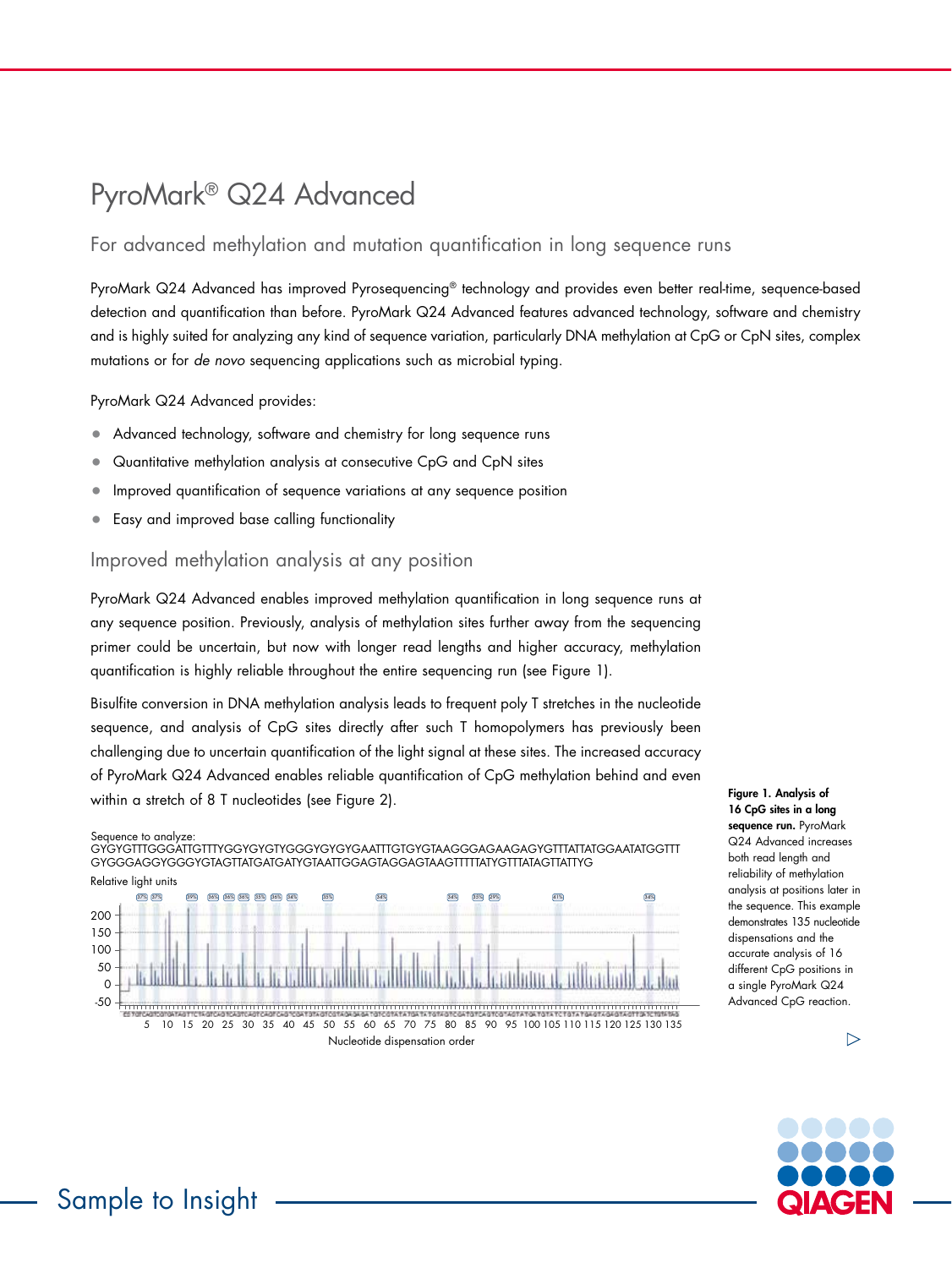



Figure 2. Improved methylation quantification in homopolymers. This example shows the analysis of a CpG site within a stretch of 8 T nucleotides using PyroMark Q24 Advanced.

#### Longer sequencing runs and higher accuracy

PyroMark Q24 Advanced features improved chemistry and instrument operation algorithms that significantly increase assay read length and accuracy in base calling, enabling easy analysis of long *de novo* sequencing runs. Assay read length was previously limited by background peaks and reduced light signals in the sequencing reaction. The updated chemistry and algorithms of PyroMark Q24 Advanced reduce this background, thereby increasing read length and reliability. Depending on the sequence to be analyzed, highly accurate read lengths of 140 or more bases can be obtained in just a single PyroMark Q24 Advanced reaction (see Figure 3).



Figure 3. Long *de novo* sequencing runs. PyroMark Q24 (upper panel) and PyroMark Q24 Advanced (lower panel) were used for *de novo* sequencing of 140 bases using the same assay. The detailed sequence between dispensations 95 and 140 is enlarged. Blue bars indicate reliably detected bases; yellow bars indicate bases that might have been determined correctly but should be checked by the user; red bars indicate unreliable readings; gray bars indicate background noise. The improved algorithm of PyroMark Q24 Advanced leads to longer reads, clearer data and minimized background.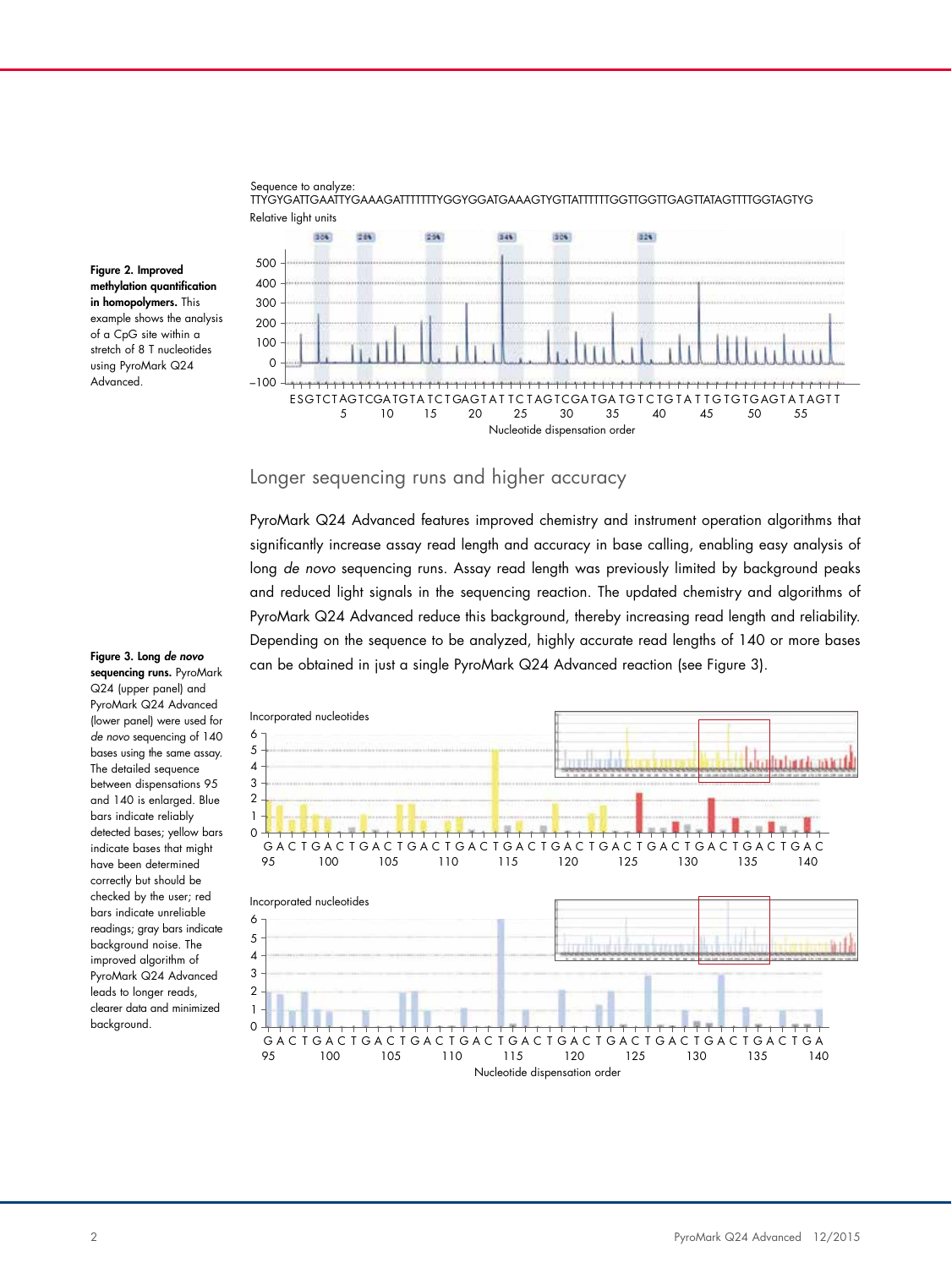### Analysis of mutations over long sequences

PyroMark Q24 Advanced also provides reliable quantification of multiple polymorphisms in a single assay. Since single nucleotide polymorphisms (SNPs) and other mutations are often not located close to one another, traditional Pyrosequencing chemistry usually requires separate assays for each mutation site to be analyzed. The new chemistry of PyroMark Q24 Advanced allows much longer runs, enabling reliable analysis of more than one mutation or SNP in the same run (see Figure 4).



Figure 4. Quantitative mutation analysis in long sequence runs.

This example shows the analysis of a defined DNA sample containing a 90:10 mixture of wild-type and mutated EGFR. Even after 60 nucleotide dispensations, the mutation quantification is accurate.

#### Quantification of CpN methylation

The new CpN mode of PyroMark Q24 Advanced now enables methylation analysis of cytosine residues that are not part of CpG sites. Analysis of CpN and CpG sites can be performed together in a single Pyrosequencing reaction. Each of these positions can be selected individually in the software during the run setup. The example in Figure 5 shows the analysis of a sequence with a CpN site (CpA in this case) in the first position, followed by 2 classical CpG sites.



Figure 5. New mode for analyzing CpN methylation.

# PyroMark Q24 Advanced Software

The PyroMark Q24 Advanced analysis software is user-friendly and intuitive, and now provides convenient and improved tools for run analysis. If a problem occurs during the run, or if the system detects an inconsistency with an assay, the software provides specific warning information for each individual well (see Figure 6). A "Warning Info" button now gives access to additional information about the warning along with recommendations for troubleshooting and preventing its occurrence in subsequent assays.



Figure 6. New warning information window with troubleshooting recommendations.